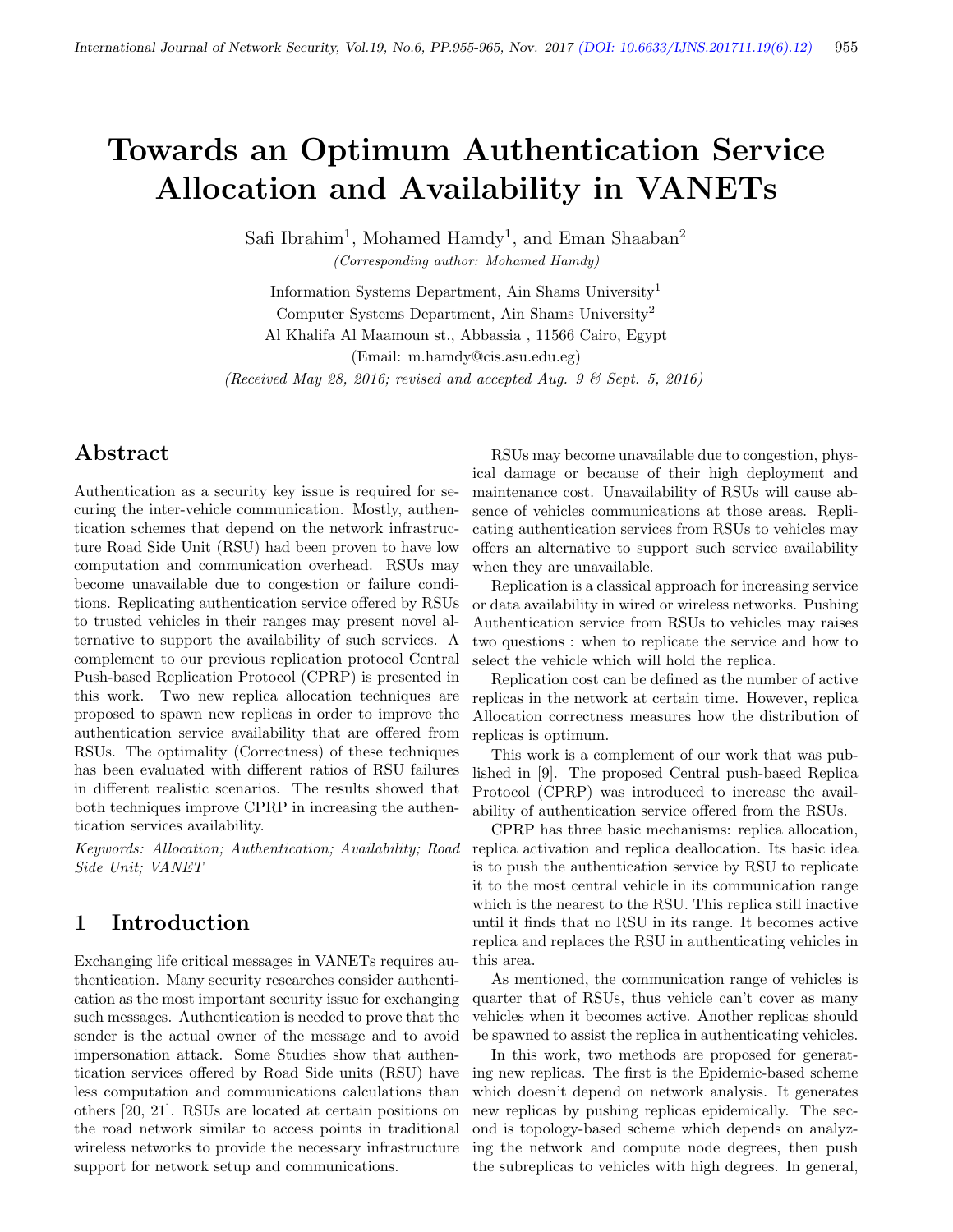the topology analysis exposes the network to more security threats. The service provider vehicle should reveal the real identity for all analyzed vehicles to avoid malicious ones and to prevent impersonation attacks. Both methods are explained and evaluated in the next sections. Both techniques are compared in terms of enhancement the performance of CPRP on increasing the availability of the authentication service offered from RSU. They are also compared in terms of their replication degree and correctness of replica allocation.

The rest of the paper is organized as follows: Section 2 presents the literature review. In Section 3, basic assumptions for the two proposed schemes: Epidemic-based and Topology-based are stated. Section 4 introduces the proposed epidemic based scheme. The topology-based scheme is presented in Section 5. Simulation Configuration is introduced in Section 6. Section 7 presents comparison evaluation for the protocols in terms of authentication service availability improvement, Increase in replication degree and replica allocation correctness. Section 8 presents conclusion of work.

## 2 Related Work

In this section the literature review is introduced in terms of three points. On the one hand, authentication has an increasing interest from research in VANETs. It represents the key function of communication in any network. On the other hand, recently, researches on increasing the availability of network functionalities provide promising opportunities to achieve better security function. Data and service replication have been introduced in this work as an important mean for preserving the availability. Finally, Optimality (Correctness) of replica allocation schemes are introduced.

#### 2.1 Authentication

Public Key Infrastructure (PKI) scheme is implemented in [16, 17, 19]. This scheme requires that each vehicle should be preloaded with a large number of public and private key pairs and the corresponding public key certificates. PKI requires large storage space in vehicles. Authority takes long time for tracking misbehaving vehicles due to long revocation list. Updating certificate revocation lists in vehicles consumes long time.

Many researches had tackled how to overcome the problems triggered by using PKI. In [21], (RAISE) rsuaided message authentication scheme is proposed. RAISE is a symmetric key authentication scheme. In RAISE, RSUs assist vehicles in authenticating messages. Each message is attached with a short keyed-hash message authentication code (HMAC) which is generated by the vehicle, and the RSU in the range. RSU sends notice of authenticity to each vehicle. With the short HMAC attached to the message, the verification of message authenticity can be performed in a fast and efficient way. Although this technique outperforms PKI, it is not scalable. If two vehicles are not in the same range of the same RSU they can't communicate. Scalability problem was solved in [20]. Vehicle generates symmetric secret key with the first RSU it pass by. Then it uses this symmetric key to generate session keys with RSUs that are controlled by the same CA.

In [8], an anonymous ring signature scheme is introduced. This scheme outperforms the above schemes in which it offers low storage requirements and fast message authentication. It also doesn't depend on RSUs in authenticating vehicles.

In [3], they proposed an efficient message authentication scheme which is not vulnerable to impersonation attack based on elliptic curve cryptography.

#### 2.2 Data and Service Replication

There are several studies that address service replication. Service replication is classified into two major classes interms of spawning new replicas. The first class doesn't depend on network topology analysis to make the replication decisions. This type is network transparent. Replication decisions occur at application layers and no information is required from lower network layers. [4] and [12] have largely been based on schemes that epidemically push the service on all available nodes. Using all nodes as a service holder is wasteful and unnecessary.

In [5], (SDP) Service Distribution Protocol For MANET is proposed. In SDP, the replication decision is based on service popularity which can be gained from client interest in the services. The service is replicated by the client with the highest interest in the service. This approach can achieve high service availability and correct service distribution.

Second class requires network topology. In [11] RegRes (Region Resident Service approach) is proposed. Each service determine its desired service carriers density within region. The RegRes runs on the carries to estimate the current density of service carriers. Then it applies a spawn policies to decide when and which node to spawn as new carriers. It account for variable node density, variable node mobility, replication cost and carriers that fail or leave the region.

In [1] V-PADA Vehicle Platoon Aware Data Access, a service replication solution. The concept lying behind this approach, is that vehicles move in platoons and follow the leader of the platoon. A vehicle which has a service to share with other vehicles in the same platoon, can predict platoon splits. If a vehicle leaves a platoon, it transfers its services or data to other vehicles to be able to access it. Each node has four states to be transferred between them, initials, Join, Quasi split and split.

In [2], Scalable data lookup and replication protocol for MANET (SCALAR) is proposed. SCALAR depends on constructing a connected dominating set based on a network graph. This set forms a virtual backbone upon which data or service replication takes place. SCALAR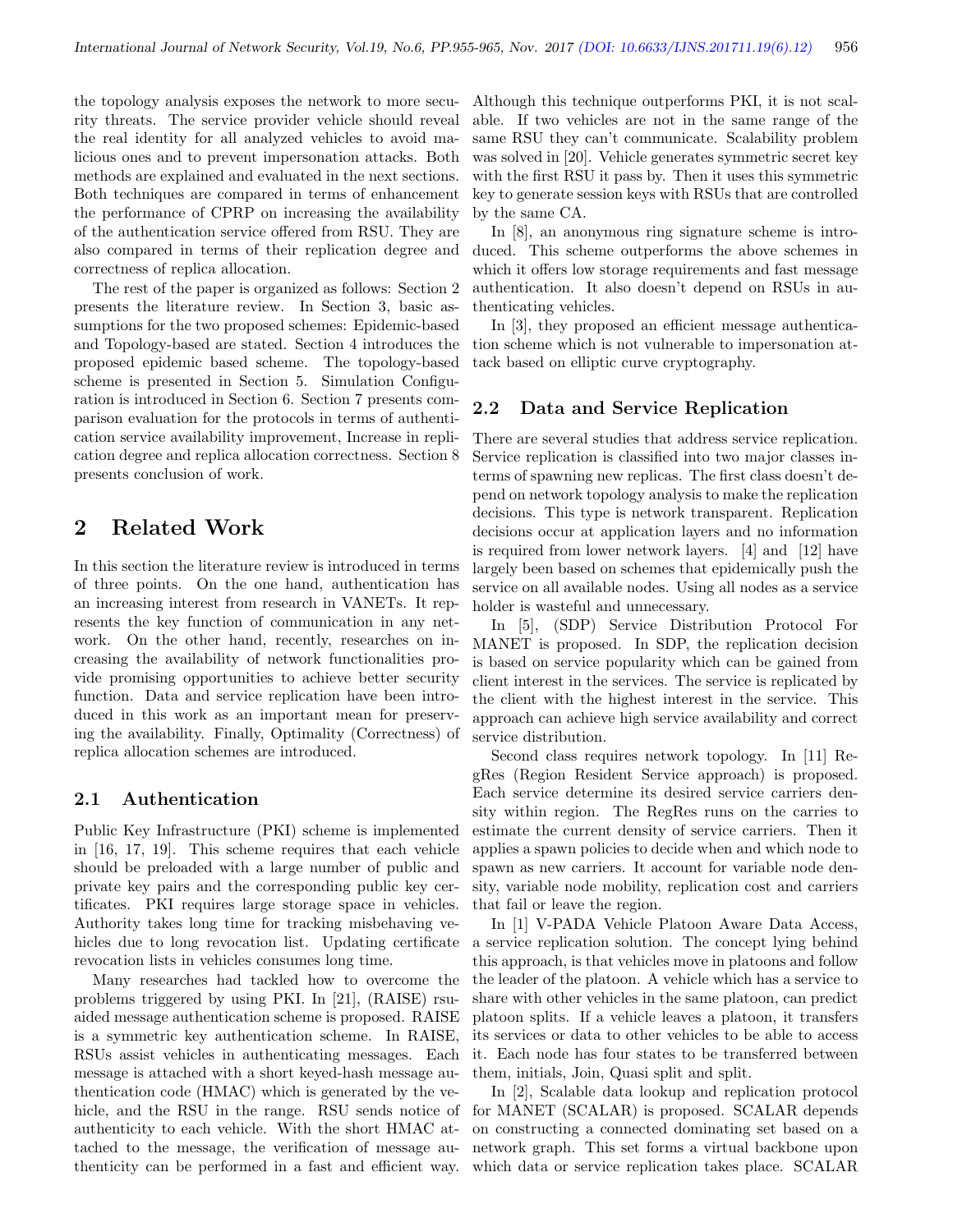had solved the scalability and data accessibility of services and data in large networks. However, unneeded replicas may ba generated. SCALAR overloads the network with the dominating set computational overhead and recovery.

#### 2.3 Optimality of Replica Allocation

Service replication protocols overload the network with additional computation overhead.

The optimality or correctness of replica allocation can reflect the optimal service distribution all over the network. In [5], they proposed a measure of correctness to mobile ad hoc network (MANET), which is a relation between the number of available active replicas inside a given partition and its size. The two proposed methods are Linear Correctness Ratio and Rational Correctness Ratio. They assumed that the correctness ratio is bounded between 0% and 100%. In Linear Correctness, If the partition has no replica, the ratio of correctness will be 0%. Else, if there is one or two replicas in the same partition, correctness ratio will be 100%. Otherwise, it is linearly inversely proportional to the number of replicas.

However, in rational correctness ratio; it is more sensitive to the number of active replicas inside a partition.

# 3 Basic Assumptions

In this section, some basic assumptions are stated as follows:

- As an extension to our previous work [9], the concrete authentication scheme that is applied in this work is Symmetric key Scheme of VANETs, because of its low computation and communication overhead compared to Public Key Infrastructure [21].
- Only the replica that is pushed by the RSU has the privilege to spawn new replicas and is termed Replica.
- Replicas spawned from the vehicle replica are considered Followers and haven't the privilege to spawn new replicas.
- Communication range of the replica is quarter than that of the RSU.
- If one of followers loose the connection of the Replica because it is out of its range it become invalid item If the Replica become inactive or hibernated because it enters RSU range, it hibernates all its Followers.

# 4 Epidemic Based Scheme

Epidemic based scheme is one of the proposed techniques to improve the performance of CPRP by epidemically spawn new replicas.

Figure 1 explains the mechanism of generating new replicas using this scheme. After the replica that is pushed



Figure 1: Spawning new replicas by epidemic-based approach

by RSU becomes active because it is in uncovered area. It pushes the replica epidemically to the two farthest vehicles with in its communication range. one is in its movement direction. The other, is in the opposite movement direction. The two generated replicas becomes followers to the main replica.

At each second, the main replica checks if it has two replicas within its communication range. If it looses one or both, it reassigns new replicas.

Algorithm 1, summarizes the process of the epidemic based scheme as follows:

Algorithm 1 Enhance replica allocation protocol by epidemically analysis

|     | $1:$ Begin                                                            |
|-----|-----------------------------------------------------------------------|
|     | 2: for EACH SECOND do                                                 |
| 3:  | for all Active Vrep do                                                |
| 4:  | <b>if</b> <i>Vrep</i> doesn't find Followers in its range <b>then</b> |
| 5:  | <i>Vrep</i> calculates Dist with its neighbors                        |
| 6:  | <i>Vrep</i> chooses the two farthest neighbors to                     |
|     | push SUB-REPLICA                                                      |
| 7:  | The first in its direction                                            |
| 8:  | The other in opposite direction                                       |
| 9:  | $Vrep$ assign SUB-REPs as followers replica to                        |
|     | it                                                                    |
| 10: | end if                                                                |
| 11: | end for                                                               |
|     | $12:$ $\,$ end for                                                    |

## 5 Topology Based Scheme

Topology based scheme is the second proposed scheme to enhance CPRP performance. This scheme depends on topology analysis of the network. After the replica that is pushed by RSU becomes active because it is in uncovered area.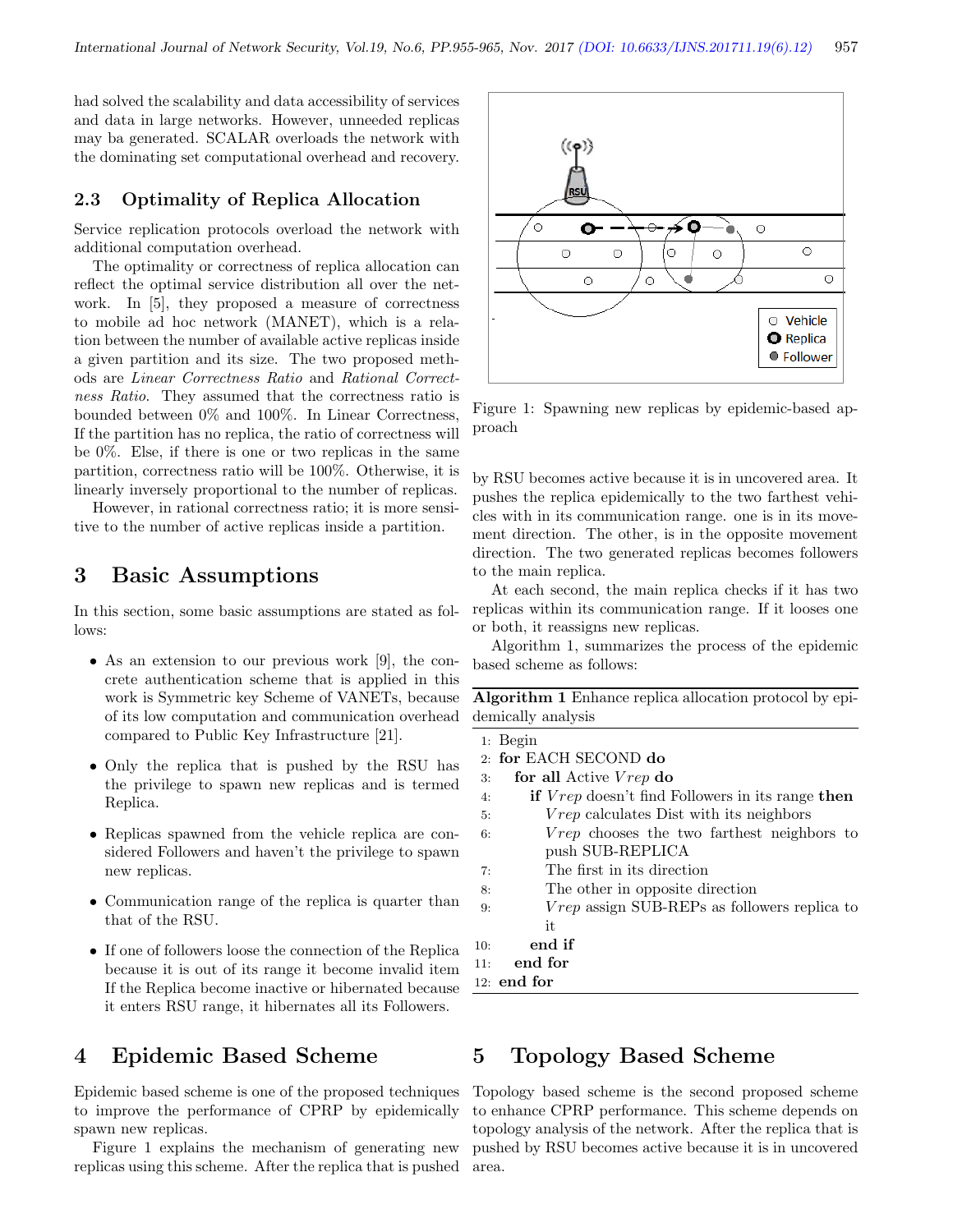

Figure 2: Spawning new replicas by topology analysis based approach

It sends inquiry to its neighbors about their degrees. Then, calculates the average degree received from all neighbors. Finally, it pushes its replica to nodes which have degrees more than the average degree.

Figure 2 explains the toplogy based scheme as follows: when the replica is out of the RSU range it becomes active. It sends to its neighbors vehicles inquiry about their neighbor number. Vehicle A replied with three neighbors, vehicle B replied with two neighbors and vehicle C replied with one neighbor. Replica vehicle calculate the average number of vehicles as  $(3 + 2 + 1)/3 = 2$ . Then, it makes decision to choose vehicles A and B which have two or more neighbors to push its replica.

Algorithm 2 summarizes the mechanism of the topology-based scheme as follows:

Algorithm 2 Enhance replica allocation by topology analysis

- 1: Begin
- 2: for EACH SECOND do
- 3: for all Active  $V rep$  do
- 4: V rep sends inquery to its neighbors about their DEG
- 5: V rep calculate TOT-DEG from all neighbors
- $6:$  V rep calculate AVG-DEG
- 7: V rep push SUB-REP to neighbor V which has DEG greater than AVG-DEG
- 8: V rep assign SUB-REPs as followers replica to it
- 9: end for
- 10: end for

## 6 Simulation Configuration

In simulating this work, we use SUMO  $[18]$ <sup>1</sup> (Simulation of Urban Mobility) to model the movement of vehicles. For network simulation we use OPNET  $[13, 15]^2$ . The vehicles movement are generated using car following model that explained in details in [14].

In this simulation we use a frame work proposed in [10] to simulate VANETs SUMO with OPNET. With SUMO we generate network and route files, then simulate all vehicles positions at each second. These positions are written in a dump file. We use the trace exporter for OPNET which is implemented and explained to generate one xml topology file with trajectory for each vehicle.To generate vehicles movement we use randomTrip.py module which assigns a trip for each vehicle randomly.

For simplicity we use bidirectional highway with length 5km, we used 400m as the RSU range and 100m as the vehicles range. RSUs are placed at 350m distance between each other. The average number of simulation's run is three. Table 1 summarizes the simulation configurations.

Table 1: Table of configuration parameters

| Parameter          | Value                      |
|--------------------|----------------------------|
| Way                | bidirectional highway      |
| No. of lanes       | two                        |
| Way Length         | 5 KM                       |
| RSU range          | $400 \text{ m}$            |
| Vehicle range      | $100 \text{ m}$            |
| RSU separated dis. | $350 \text{ m}$            |
| Hand off area      | 50 <sub>m</sub>            |
| Mobility model     | <b>CAR FOLLOWING MODEL</b> |
| Vehicle movements  | random trips               |

## 7 Evaluation and Discussion

In this section, evaluation and comparison of the proposed techniques: epidemic based and topology based technique are done in terms of availability improvement, replication degree and replica allocation correctness.

As a complement of our previous work, simulation is done with the same configuration. 24 scenarios are generated for the simulation and are divided into two groups. We assume four RSUs failure ratios at: 30%, 50%, 70%, 90%. For the first group we have 12 scenarios generated as follows: For each RSU failure ratio, three scenarios are generated; with high network density, moderate network density and low network density. The same has done for the second group. For each RSU failure ratio, also three scenarios are generated but with high vehicles speed, moderate vehicles speed and low vehicles speed.

<sup>1</sup>A microscopic traffic vehicle simulator http://sourceforge. net/projects/sumo/

<sup>2</sup>Version 17.1, licensed to NTI (National Telecommunication Institute)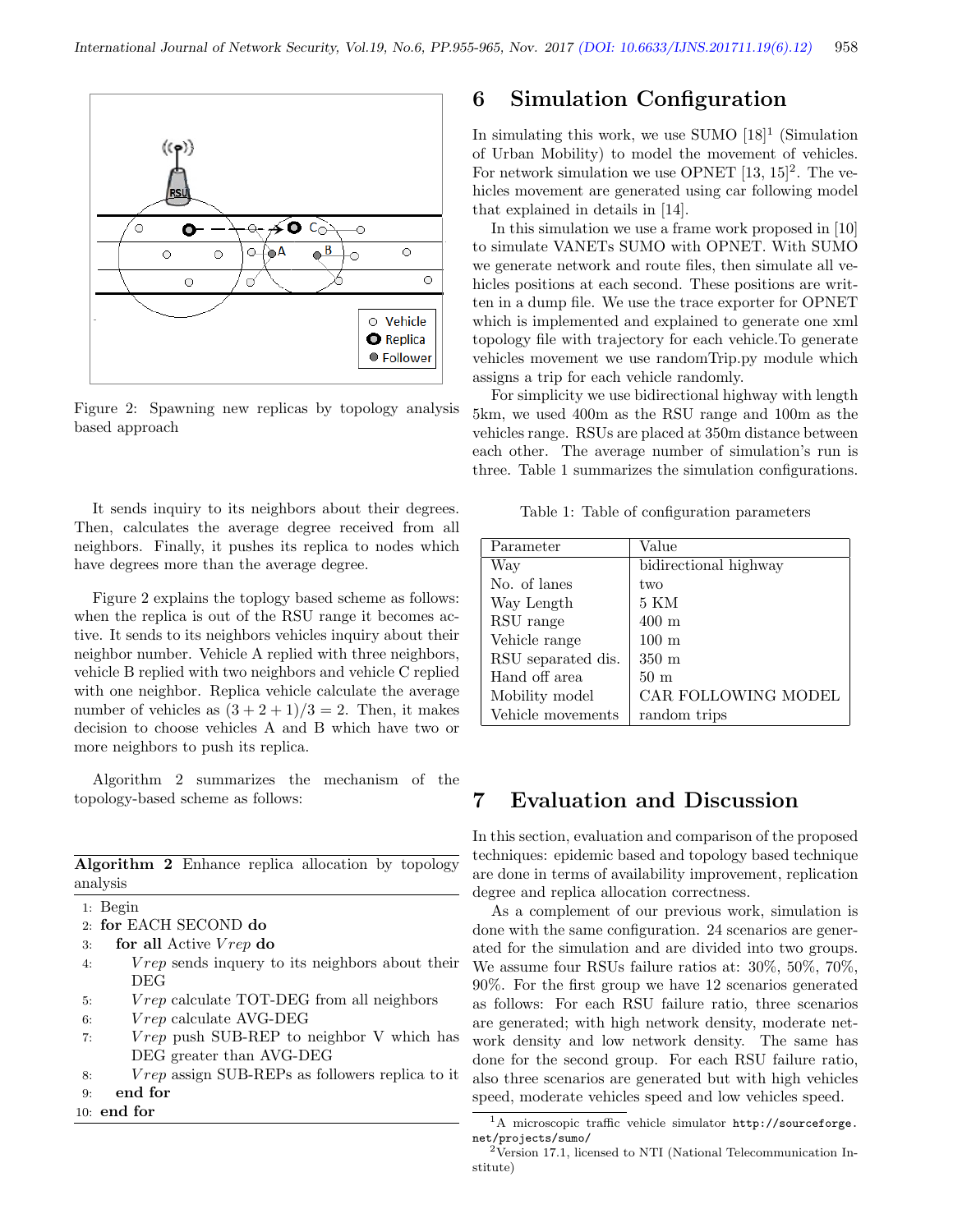#### 7.1 Availability Improvement

Authentication service availability is computed by accumulating and averaging the availability of all vehicles during the network life time.

$$
AuthAvail = \frac{1}{N} \sum_{i=1}^{N} A(v_i)
$$
 (1)

where AuthAvail is the total Authentication Service Availability, N is the total number of vehicles,  $A(v_i)$  is the vehicle i availability and is measured as follows:

$$
A(v_i) = \begin{cases} 1 & v_i \in RSU_i or Replica \\ 0 & \text{otherwise} \end{cases}
$$
 (2)

First, when applying these techniques using the different network densities shown in Figure 3. We can observe that they converge and almost have the same performance in the three different densities. This is because both techniques spawn new replicas to improve the authentication service availability. The epidemic-based generates replicas surround the original, while topology-based selects the suitable vehicle by topology analysis. They improve the performance of CPRP in high density with highest difference about 2%. It is also observed that in high density network, the epidemic method slightly outperforms the topology based.

Next, when applying both techniques on different speed networks as shown in Figure 4. It can be observed that they converge also in their performance to be almost the same. They improve the performance of CPRP in low speed networks with highest difference about 1.3%. It is observed that the epidemic based slightly outperforms the topology based in moderate speed. However, in low speed density the topology based outperforms epidemical based.

#### 7.2 Increase in Replication Degree

In this subsection, the results of using the two proposed techniques (Epidemic & Topology) to improve the performance of CPRP on increasing the replication degree during the network lifetime are displayed.

$$
ReplicationDegree\% = \frac{1}{N} \sum_{i=1}^{N} V_i rep \cdot 100 \tag{3}
$$

where N is the total number of vehicles and  $V_i$ rep represents vehicle *i* that holds a replica.

Figures 5, 6 shows these effects on different network densities and different network speeds respectively. It is observed that applying both techniques begin with a value at 30% infrastructure failure then increases at 50% of infrastructure failure and finally decrease at 70% and



(a) High Density



(b) Moderate Density



(c) Low Density

Figure 3: Authentication service availability improvement using two techniques vs. different network densities

90%. The explanation of this is at low infrastructure failures spawning new replicas is low because the infrastructure existence hibernates the active replicas and prevents spawning new ones. From 70% infrastructure failure the situation changed because the main source to generate original replicas is the infrastructure. These replicas then can spawn new replicas.

First, for different network densities as shown in Figure 5. It is observed that applying both techniques, add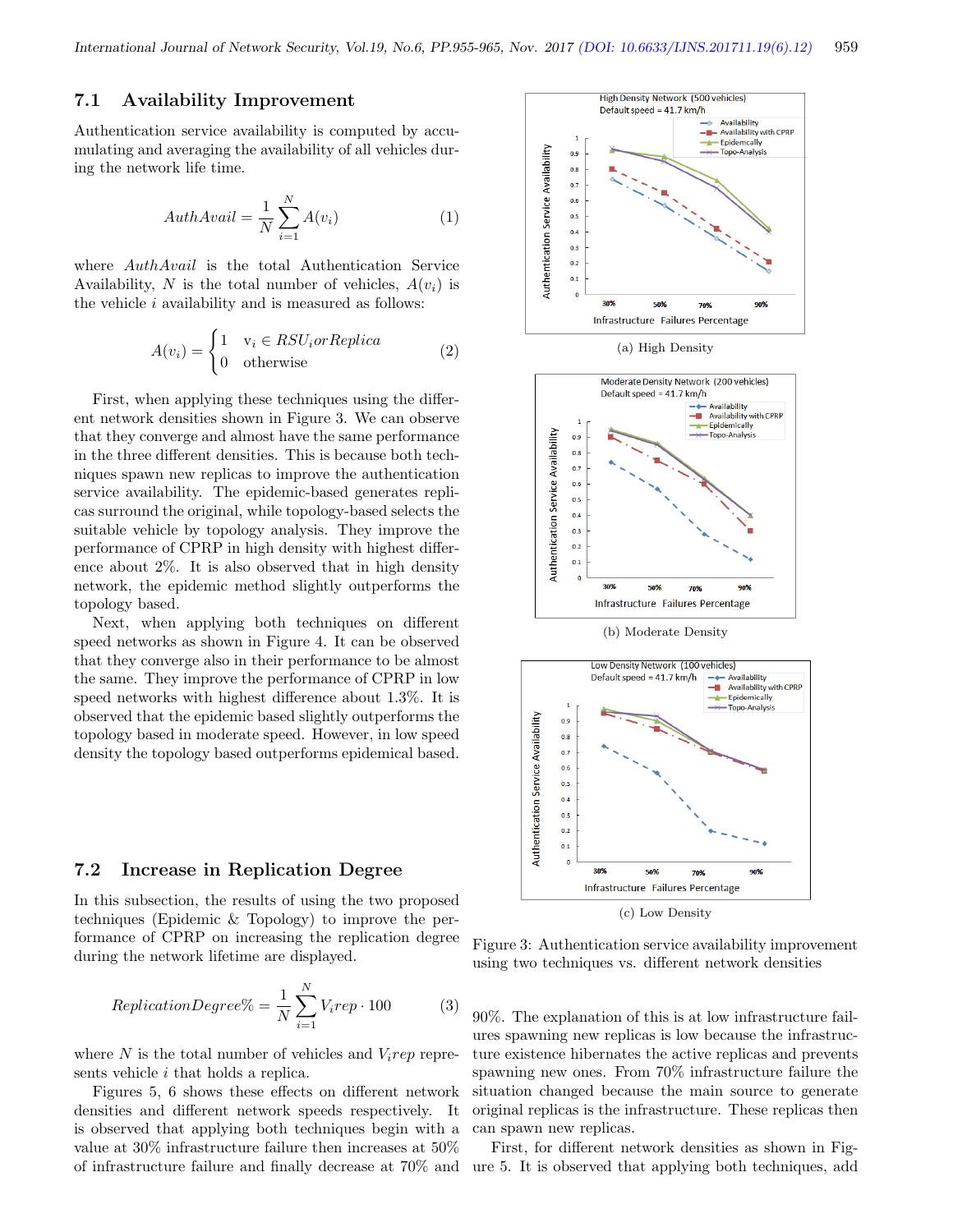





(c) Low Speed

Figure 4: Authentication service availability improvement using two techniques vs. different vehicles speeds

additional replication efforts which cause additional waste of resources. Topology based technique has better performance in all scenarios and almost the same but with few decrease in high density network. The average replication degree increases after applying topology based by about 1% in high density network, 1.5% in moderate density network and by 1.75% in low density networks. On the other hand, applying epidemic based adds extra additional waste of resources in all densities scenarios. Average replication degree increases after applying epidemic by about 3% in high density network, 4.6% in moderate density network and by 7.6% in low density network. So, both topology based and epidemic based have low replication degree in high density network then it increases by decreasing the density. The interpretation is due to definition of replication degree which is the percentage of number of replicas over total nodes. So, the replicas ratio to total total nodes increases by decreasing the network density. Topology based outperforms epidemic based by 2% in high density, 3.1% in moderate density and by 5.85% in low density.

Second, for different network speed as shown in Figure 6. Also, applying both techniques add additional replication efforts which cause additional waste of recourse. Topology based outperforms the epidemic based in all scenarios and almost the same in all scenarios with few improvements in low speed networks. The average replication degree increases after applying topology based by about 1.3% in low speed network, 1.7% in moderate speed network and by 2.3% in high speed networks. On the other hand, applying epidemic based adds extra additional waste of resources in different speeds scenarios. Average replication degree increases after applying epidemic by about 2.5% in low speed network, 3.7% in moderate speed network and by 7.6% in high speed networks. So, both topology based and epidemic based have low replication degree in low speed network then it increases by increasing the speed. The interpretation of this is due to the increase of vehicles speeds allows for increasing of spawning new replicas when replicas reached an area not covered with infrastructure. So, the replicas ratio to total total nodes increases by increasing the network speed. Topology based outperforms epidemic based by 1.2% in low speed, 2% in moderate speed and by 5.3% in low speed.

#### 7.3 Replica Allocation Correctness

The replica allocation correctness means how the distribution of the generated replicas is optimal. In [6, 7], they proposed four different allocation correctness methods. In this work we propose a new replica allocation correctness for the optimal distribution of services in VANET.

Replica Allocation Correctness for the whole network is computed by accumulating and averaging the correctness values for all vehicles During the network lifetime as shown in Equation (4).

$$
RAC = \frac{1}{N} \sum_{i=1}^{N} C_v(v_i)
$$
 (4)

where RAC is the Total replica Allocation for the whole network, N is the total number of vehicles,  $C_v(v_i)$  is the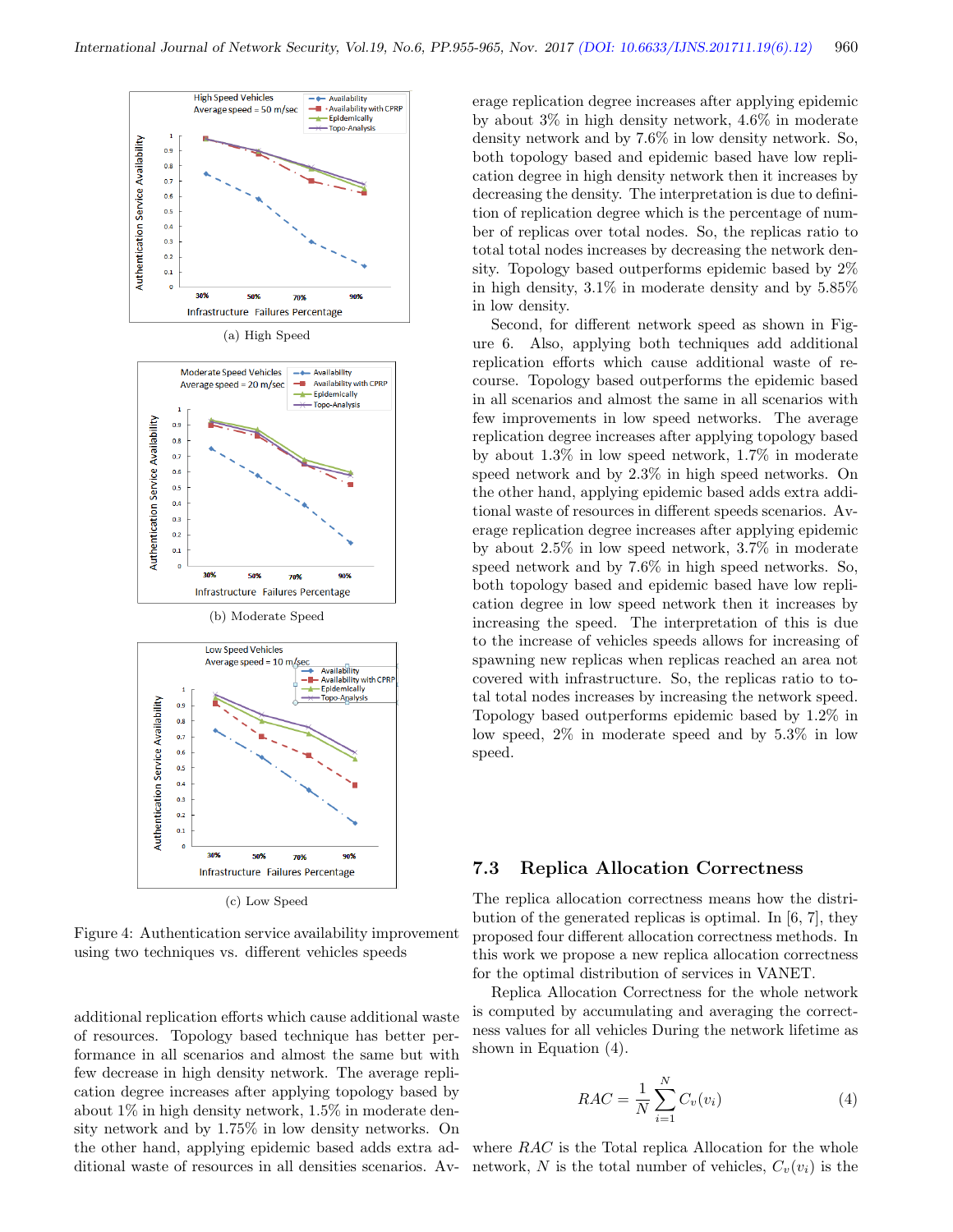

(c) Low Density

Figure 5: Increase of replicas percentage vs. different network densities

vehicle's i correctness value and is measured as illustrated in Equation (5):

$$
C_v(v_i) = \begin{cases} 0 & r = 0\\ 1 & r = 1\\ \frac{n-r}{n-1} & r > 1 \end{cases}
$$
 (5)

range of the vehicle  $v_i$ , and n represents the number of an example of VANET in ad hoc mode in the area that

Figure 6: Increase of replicas percentage vs. different vehicles speeds

neighbors of the vehicle  $v_i$ .

where r represents the sum of replicas that exist in the ratio adapts to congestion conditions. Figure 7 illustrates The explanation of how to compute replica correctness value at each vehicle is as follows: if the vehicle is not in range with any RSU and have no replica in its range its correctness will be zero. But, if it has 1 replica in its range, its correctness is one. Otherwise, it is computed related to its neighbor as shown in the equation. This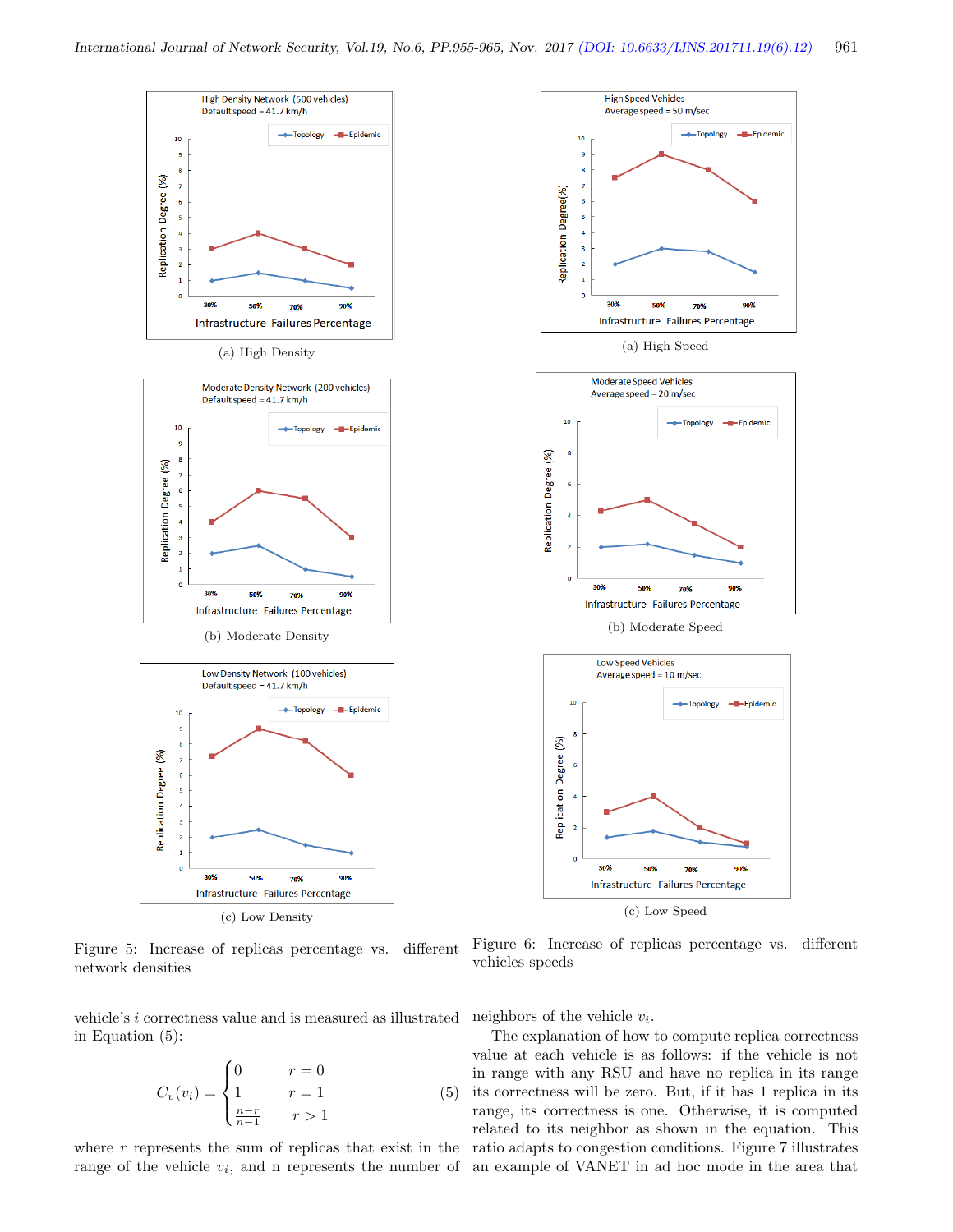using the Equation (5), vehicle A has no replica in its range its correctness is zero.Vehicle C has replicas on all of its neighbors, so its correctness is zero. Vehicle E has 1 replica so, its correctness is 1. Vehicles that have more than one replica in its range their correctness is computed related to their number of neighbors. If the number of neighbors is large it has greater correctness. Vehicle B has 2 replicas and 3 neighbors so its correctness is 1/2. Vehicle D has 5 neighbors, and has 2 replicas. Its correctness value is 3/4.



Figure 7: Example of replica allocation correctness

Figure 8 illustrates the replica allocation correctness values for both techniques using different network densities and different infrastructure failure ratios. It is observed that topology based schemes outperforms the epidemic based in almost all scenarios. Topology based scheme has the best performance with the moderate network density with average correctness about 67% for all infrastructure failure ratios. Then it achieves an average of 61% for low density network, and about 58% in High density networks. The interpretation of this is due to the topology scheme which depends on the analysis of network. When it is applied for high density networks there still vehicles not covered by infrastructure or one of the replicas especially with high infrastructure failure ratios. On the other hand when it is applied with low network densities; there may be additional unused replicas that decrease the correctness of the scheme. So, the optimum or best value gained from applying this scheme on different network densities is with the medium density network.

When the epidemic based scheme is applied with different network densities and with different infrastructure failure ratios, it shows the best average with high density network with about 55%. Then about 50% average correctness for medium density network, and 44% average correctness value for low density networks. This is interpreted as the epidemic scheme may generate additional useless replicas as density of the network decreases. So, ness values for both techniques using different network

lack infrastructure. Gray nodes represent replicas. By it has its best correctness value with High Density Networks.



Figure 8: Correctness of replica allocation VS. different network densities

Second, Figure 9 shows the replica allocation correct-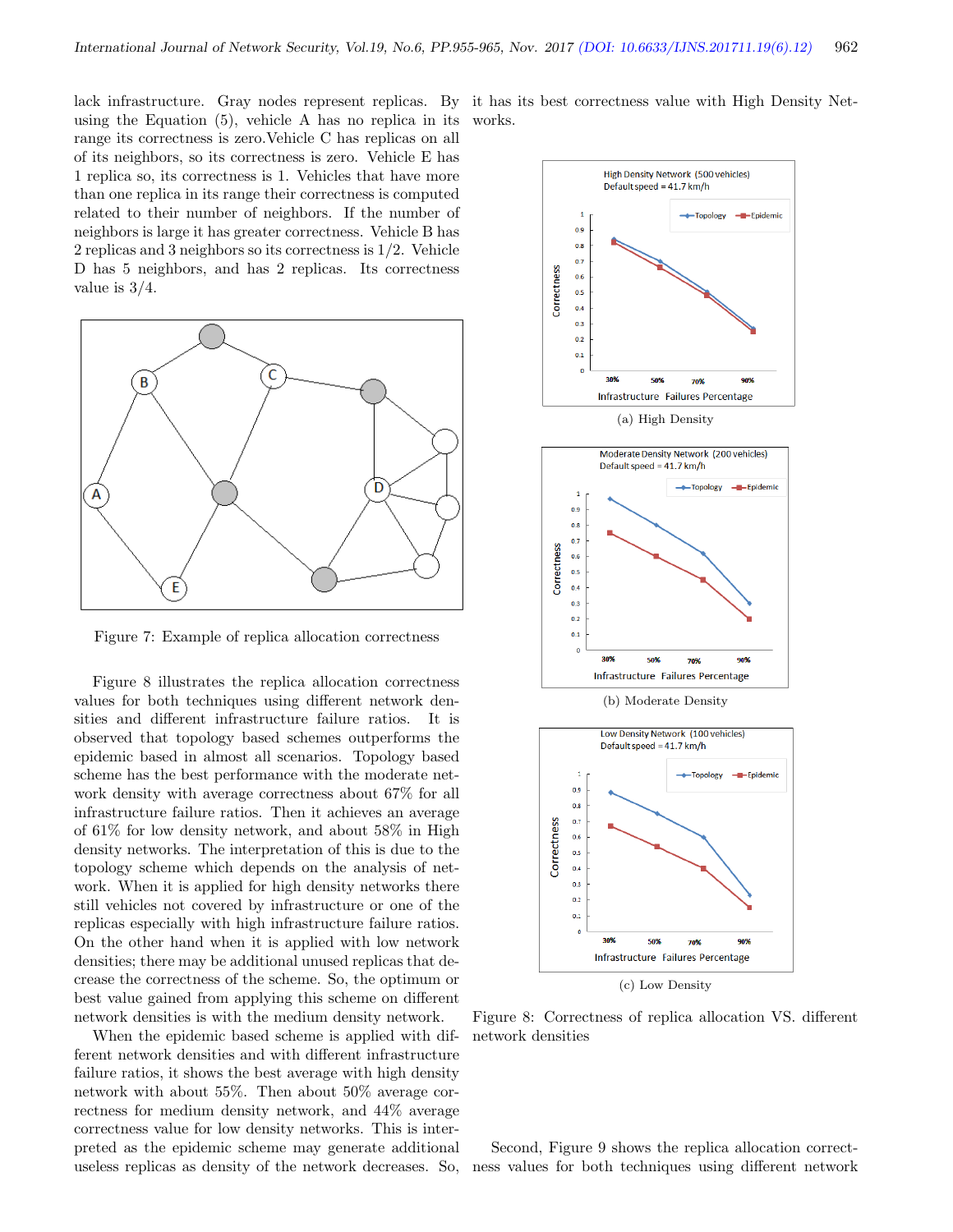



Figure 9: Correctness of replica allocation VS. different Vehicles speeds

speeds and different infrastructure failure ratios. It is observed that topology based schemes outperforms the epidemic based in almost all scenarios. Topology based scheme has the best performance with the low speed network with average correctness about 67% for all infrastructure failure ratios. Then it achieves an average of 62% for moderate speed network, and about 60% in High speed networks. The interpretation of this is due to the topology scheme which depends on the analysis of network.

When it is applied for low speed networks; the changing in replicas locations occur slowly which results in more stable availability. On the other hand, when it is applied with high speed networks the changing of replica allocation happens rapidly. So, applying the topology based scheme to improve the availability of CPRP has its best average correctness value with low speed networks, then with moderate speed then with high speed networks.

When the epidemic based scheme is applied with different network speeds and with different infrastructure failure ratios, it shows the best average correctness with moderate speed network with about 57%. Then about 55% average correctness for low speed network, and 53% average correctness value for high speed networks. This is interpreted as the epidemic scheme which depends on generating replicas epidemically generates more replicas in high speed networks. On the other hand, it generates insufficient replicas with the low speed networks. So, it has its best average correctness performance with moderate speed networks.

# 8 Conclusions

In this work, two schemes are proposed to improve the performance of CPRP protocol in terms of increasing the availability of authentication service offered by RSU in cases RSU unavailability. The first scheme is epidemicbased which spawns new replicas epidemically and doesn't depend on network analysis. The second scheme is topology-based scheme which depends on analyzing the network and compute node degrees, then pushes the new replicas to vehicles with high degrees.

This work is a complement to our previous work. Simulation is done with the same configuration. 24 scenarios are generated for the simulation and are divided into two groups. Four RSUs failure ratios are assumed at: 30%, 50%, 70% and 90%.

For the first group, 12 scenarios are generated as follows: for each RSU failure ratio, three scenarios are generated; with high network density, moderate network density and low network density. The same has done for the second group. For each RSU failure ratio, also three scenarios are generated but with high vehicles speed, moderate and low vehicles speed.

The performance of the two proposed schemes are compared and evaluated in terms of improve the availability of authentication service offered by RSU, increase in replication degree and optimality (correctness) of replica allocation.

Although, the topology-based scheme exposes the network to more security threats because it depends on network analysis which requires revealing the real identity of more vehicles, it shows better performance in all scenarios.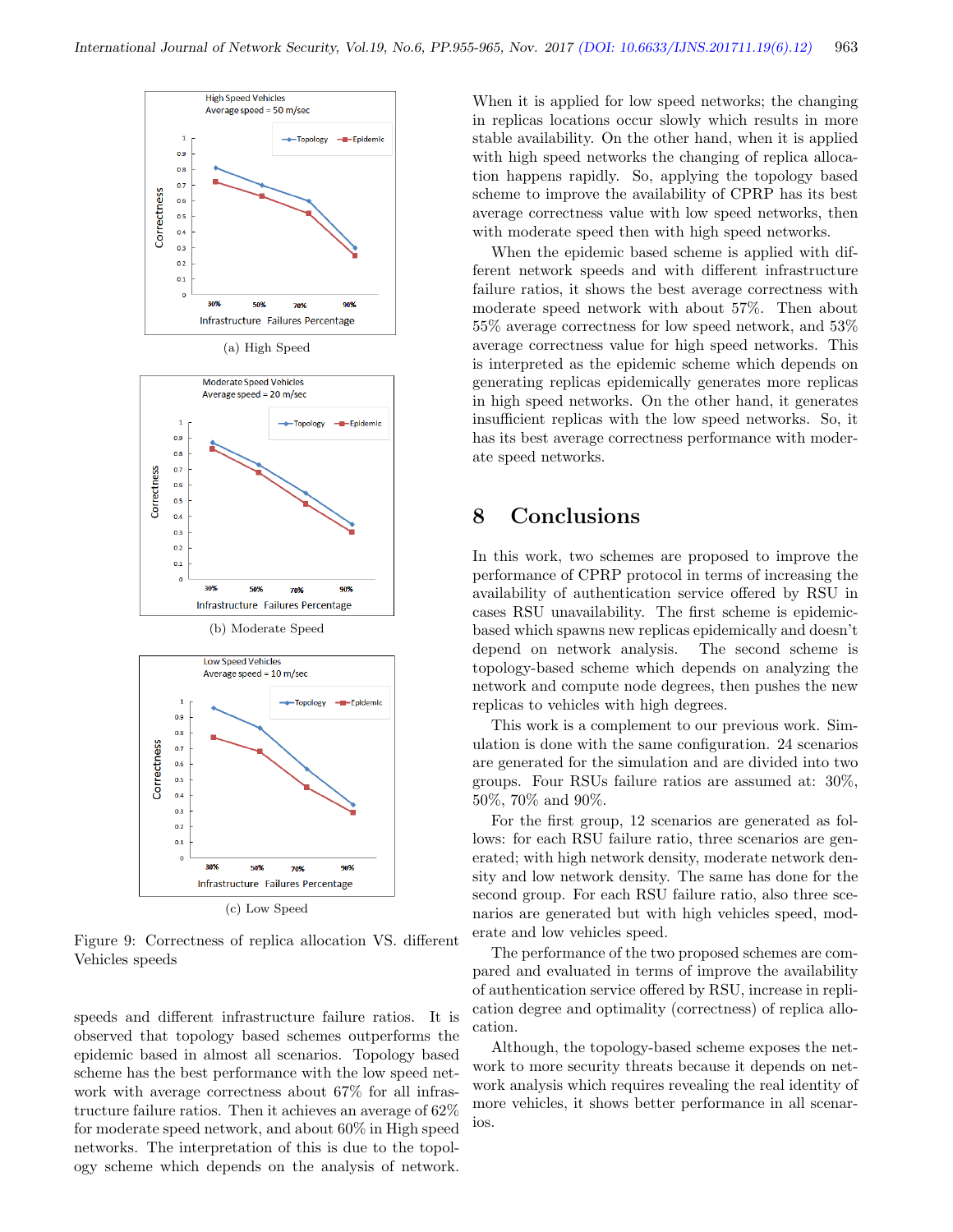| Network                          | <b>High Density</b> | Moderate Density | Low Density |
|----------------------------------|---------------------|------------------|-------------|
| Improve Availability with        | 21.8%               | $7.6\%$          | $2.5\%$     |
| Epidemic                         |                     |                  |             |
| Improve Availability with        | $19.4\%$            | $6.8\%$          | $2.7\%$     |
| Topology                         |                     |                  |             |
| Replication Degree with Epidemic | $3\%$               | $4.6\%$          | $7.6\%$     |
| Replication Degree with Topology | $1\%$               | $1.5\%$          | 1.75%       |
| Correctness with Epidemic        | $55\%$              | $50\%$           | 44\%        |
| Correctness with Topology        | 58\%                | $67\%$           | $61\%$      |

Table 2: Performance evaluation of both epidemic-based and topology-based with different network densities

Table 3: Performance evaluation of both epidemic-based and topology-based with different speed networks

| Network                          | <b>High Speed</b> | Moderate Speed | Low Speed |
|----------------------------------|-------------------|----------------|-----------|
| Improve Availability with        | $3.25\%$          | $4.5\%$        | 11.25%    |
| Epidemic                         |                   |                |           |
| Improve Availability with        | $4.25\%$          | $2.5\%$        | 14.7\%    |
| Topology                         |                   |                |           |
| Replication Degree with Epidemic | $7.6\%$           | $3.7\%$        | $2.5\%$   |
| Replication Degree with Topology | $1.3\%$           | $1.5\%$        | 1.7%      |
| Correctness with Epidemic        | 53%               | 57\%           | 55%       |
| Correctness with Topology        | 60%               | 62%            | 67%       |

First, the performance of the two schemes are evaluated for the first group (Different Network Densities) as shown in Table 2.

- In terms of increasing the availability of authentication service: When applying the two techniques, they achieve about the same performance. But, they improve the performance of CPRP in high density with highest difference.
- In terms of increase in replication degree, topologybased scheme has better performance in all scenarios and is almost the same. Highest value of average replication degree by applying the topology-based scheme is with low density network. By applying epidemic-based scheme, the average replication degree has its greatest value also with low density network.
- In terms of correctness of replica allocation, topology-based scheme outperforms the epidemicbased in almost all scenarios. Topology-based has the highest average correctness with moderate density network. By applying epidemic based scheme, it shows the best average correctness performance with high density network.

Second, the performance of the two schemes are evaluated for the second group (Different speed networks) as shown in Table 3.

• In terms of increasing the availability of authentication service: When applying the two techniques, they converge to be almost the same. The improve the performance of low speed networks with highest difference. It is observed that the epidemic based

scheme outperforms the topology based in moderate speed with few difference. But, in low speed network the topology based outperforms the epidemic based.

- In terms of increase in replication degree, topologybased outperforms the epidemic-based in all scenarios with few improvements in low speed networks. Average replication degree has its greatest value with high speed networks. By applying epidemic-based scheme. the average replication degree has its highest value also with high speed networks.
- In terms of correctness of replica allocation, topology-based scheme outperforms the epidemicbased in almost all scenarios. Topology-based has the highest average correctness with low speed network. By applying epidemic based scheme, it shows the best average correctness performance with moderate speed network.

# References

- [1] P. AGITH, "Enhancement of vehicular ad-hoc networks using vehicle platoon aware data access," International Journal of Modern Engineering Research, vol. 2, no. 2, pp. 273–277, 2012.
- [2] E. Atsan and O. Ozkasap, "Scalar: Scalable data lookup and replication protocol for mobile ad hoc networks," Computer Networks, vol. 57, no. 17, pp. 3654–3672, 2013.
- [3] M. Bayat, M. Barmshoory, M. Rahimi, and M. R. Aref, "A secure authentication scheme for vanets with batch verification," Wireless Networks, vol. 21, no. 5, pp. 1733–1743, 2015.